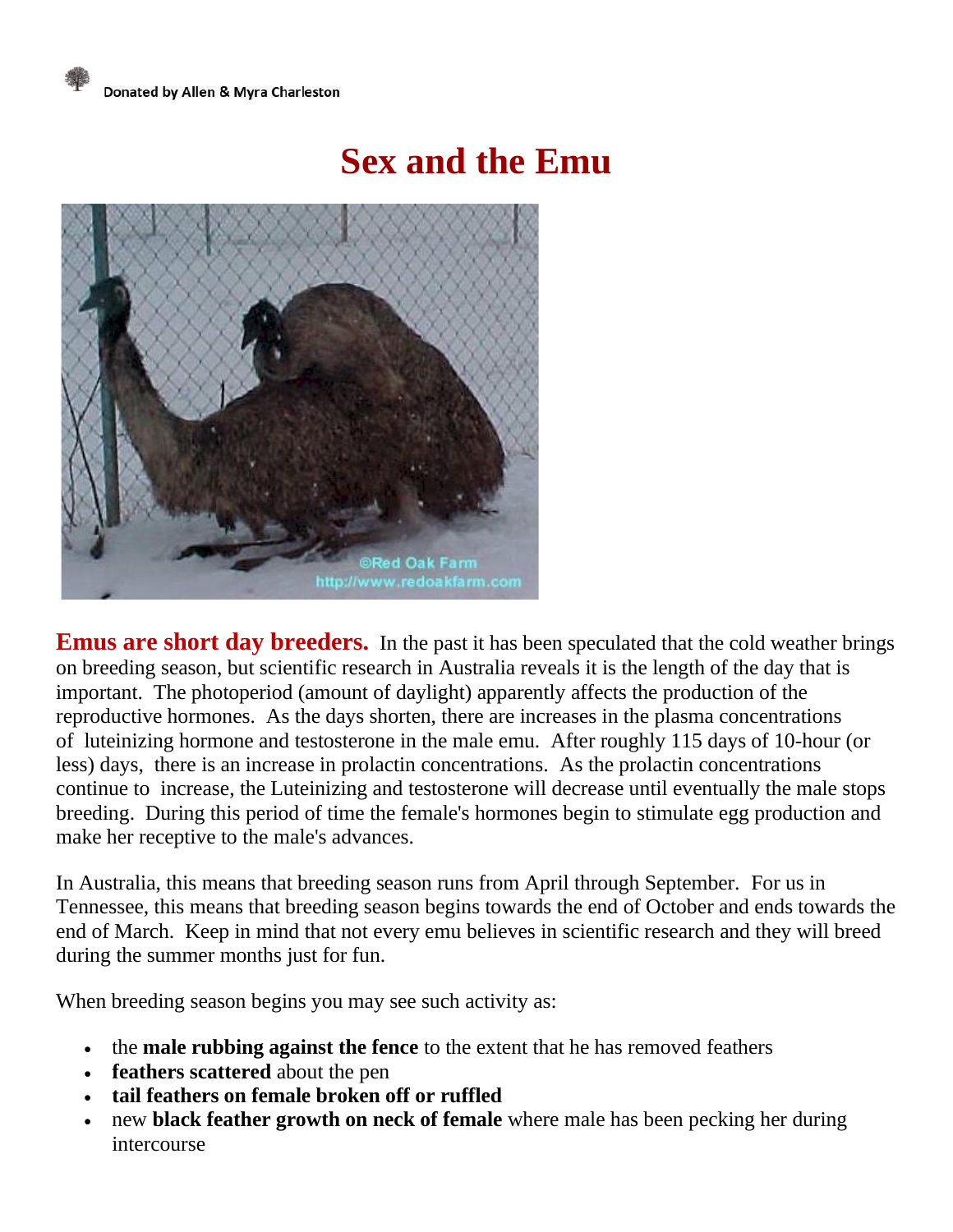- the **male walking very close to the female** as she struts or both birds strutting together
- the **female strutting for the male** and then pecking him on the neck
- the **male pecking the female on or near the tail** to encourage her to sit down
- the **male leaning on the female as he walks with her** in an effort to get her to sit down
- **increased grunting from the male and booming from the female**

## **Actual Breeding**

Breeding will begin roughly 50 to 54 days before you see the first eggs. The eggs the male fertilizes during each sexual act don't show up for 50 to 54 days.



When breeding both birds will drop to their knees. The female will lean forward on her chest with her posterior in the air, flex the tail feathers and expose the vent. If there has been some earlier fighting between the pair the male may approach from several feet away on his knees to avoid alarming her. A well matched pair will see the male walking up and dropping to his knees right behind her. The male will walk on his knees to get into position and mount her. As he ejaculates, he will peck her on the neck. In some females you will see a patch of dark, new feathers by the end of breeding season.

## **Trios**

There is always an alpha female that gets bred first. The male will breed her for a couple of weeks before breeding the second female. A problem arises if the beta comes into season prior to the alpha - he won't touch her so the first few eggs are infertile from that hen.

If you are hatching with an incubator, it is a waste of electricity to incubate infertile eggs, so when running trios you have to consider the fertility rates. If you have put two hens in there that are producing large numbers of eggs, is he going to be able to fertilize all of them? If he has in the past successfully fertilized at least 95% of the eggs in a 50 plus high layer, you can try it and see. Some people put a high fertility male in with two "lower" layers. However, keep in mind that a hen laying 20 eggs is eating just as much as one eating 40.

## **Group Pens**

When there are several males in a pen, all the females are going to be bred. The alpha female may not like it and she may try to fight or chase the other females, but breeding will take place. If you